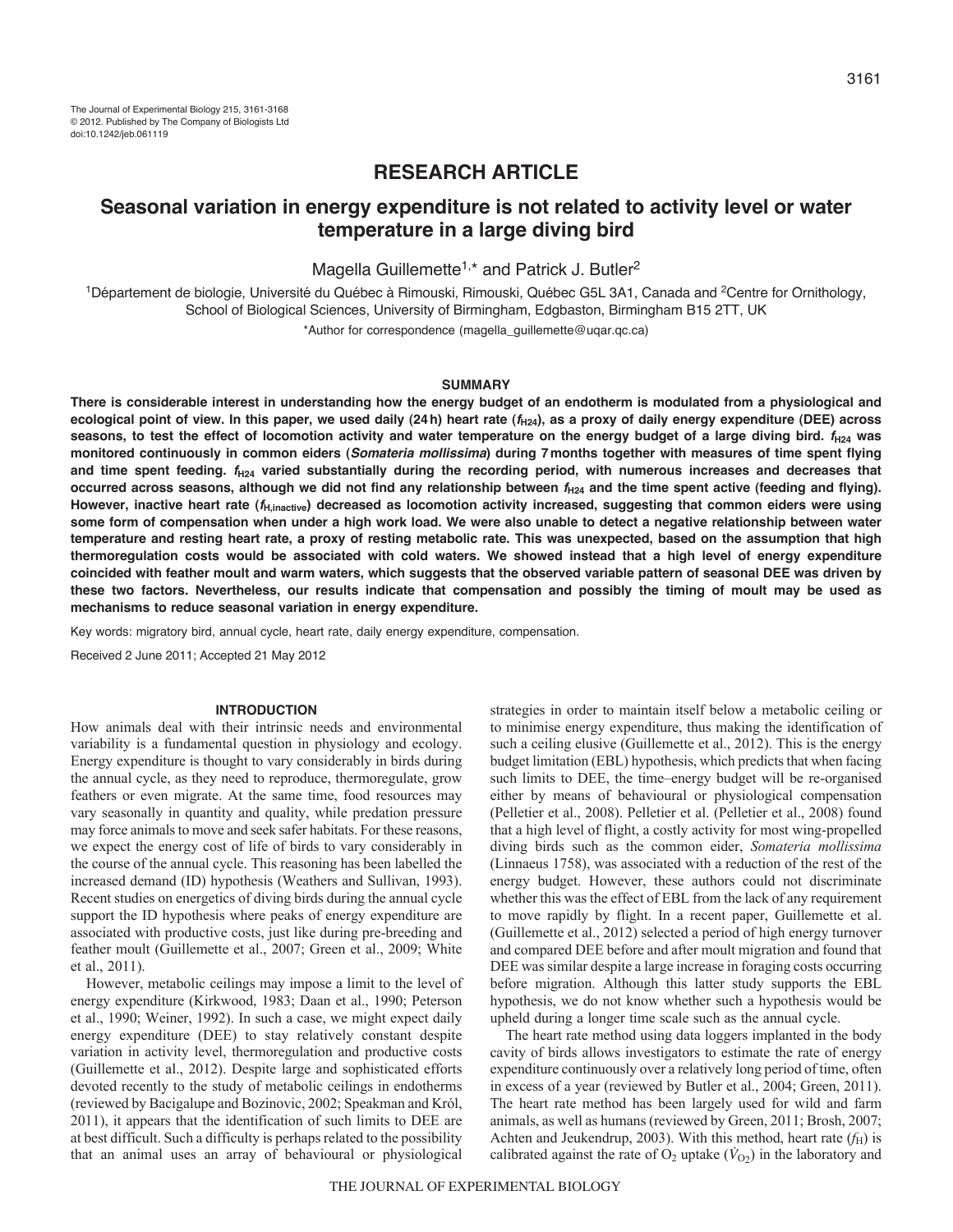*f*<sup>H</sup> measured in the field. Studies using this method have shown that variation in  $f<sub>H</sub>$  of wild birds is the major circulatory adjustment observed in relation to changes in oxygen demand and thus any sustainable response to that demand should be reflected by variation of  $f_{\rm H}$ .

In the present paper, we test the two hypotheses stated above by quantifying seasonal variation of energy expenditure in a large sea duck, the common eider. Daily heart rate  $(f_{H24}; \text{ beats min}^{-1})$ , the total number of heartbeats occurring in 1day divided by 1440 (the total number of minutes in 24h), was converted into energy expenditure (Hawkins et al., 2000) and used as an index of DEE. We determined whether average  $f_{\text{H24}}$  varies on a seasonal basis to test the ID hypothesis. Seasonal  $f_{H24}$  was characterised by various oscillations during the recording period (7months) and was related to seasonal water temperature in an effort to interpret these variations. We also examined the influence of locomotor activity  $(A<sub>loc</sub>)$ ; time spent flying and feeding) to test the EBL hypothesis by partitioning  $f_{H24}$  into feeding heart rate ( $f_{Hfeed}$ ), flight heart rate ( $f_{Hfly}$ ) and 'inactive' heart rate (*f*Hinactive). The analysis was performed first within (intra-) individuals and then conducted on the data from all the birds to examine how the pattern of seasonal variation in  $f_{H24}$ is correlated with *A*loc.

## **MATERIALS AND METHODS**

The study was performed on Christiansø Island (55°19'N, 15°12'E), an old Danish fortress located in the southern Baltic Sea, 18km from the Danish island of Bornholm. The general approach of our work involved the monitoring and deployment of data loggers on breeding females, partitioning of  $f_H$  data and using  $f_H$  to estimate DEE.

## **Deployment of data loggers**

We studied the breeding biology of common eiders by monitoring  $~100$  nests on the study plot every year (1999–2005). Nests of banded females were identified by numbered wooden sticks. In spring 2003, 20 females were surgically implanted with  $f<sub>H</sub>$  and pressure data loggers (BioMetistics, Robin Hill, Atch Lench, UK). We obtained a licence from Dyreforsøgtilsynet (Royal Veterinarian Corporation) in Denmark and birds were cared for in accordance with the principles and guidelines of the Canadian Council on Animal Care. All surgical procedures were conducted indoors 100m from the experimental plot. The 20 data loggers were  $36\pm0.5$  mm long (mean  $\pm$  s.d.), 28 $\pm$ 0.2mm wide and 11 $\pm$ 0.3mm thick, and weighed 21±0.3 g, i.e. 1.2% of body mass at implantation (Guillemette et al., 2002). Hydrostatic pressure and  $f_H$  were sampled every 2s.

Eighteen (90%) of the experimental females returned to the study area 1year later, which is similar to the previously reported survival rate in this species (Coulson, 1984). This is most likely related to the fact that implanted data loggers do not alter aerodynamic or hydrodynamic properties of the instrumented individuals (Guillemette et al., 2002). However, the number of days per bird for which we had available information in the present study was variable (ranging from 45 to 220days), most likely because of battery failure of the data loggers. We analysed data from 13 individuals, as these birds had loggers that recorded continually for  $\sim$ 7 months  $(N=186-220 \text{ days})$ , which covered the summer and the beginning of winter (mid-December).

## Time activity budget and partitioning of  $f_H$  data

The time budget data involved calculating the daily time spent: (1) flying, (2) feeding and (3) being inactive. The partitioning of  $f_H$  data involved calculating the number of heartbeats associated with each of these categories of behaviour and subsequently counting the number of heartbeats occurring in one day (daily number of heartbeats). Flight schedules (number and duration of flights) were compiled for each bird following the method described by Pelletier et al. (Pelletier et al., 2007). This method is based on the dramatic increases and decreases of  $f_H$  upon take-offs and landings respectively, and a plateau phase during flight where  $f_H$  is typically three to four times the resting level. For every female, the daily time spent flying was obtained by summing the duration of all flights that occurred during one day.

In birds, dives are usually performed in a series, where time spent submerged alternates with time breathing at the surface, which constitute a dive cycle. A feeding bout (>1 dive) is defined as the succession of dive cycles, and the daily time spent feeding was obtained by summing all feeding bouts occurring in one day. Finally, the daily time spent 'inactive' was obtained for each day and each female sampled by subtracting the time spent active (feeding + flying) from 1440min. From visual observations, we know that 'inactive' behaviour is composed of swimming, preening and resting (Guillemette, 2001).

The *f*<sub>H</sub> data were partitioned into useful quantities, i.e. feeding heart rate  $(f_{\text{Hfeed}})$ , flight heart rate  $(f_{\text{Hfly}})$  and inactive heart rate (*f*Hinactive). Thus, for every category of behaviour and for every female, we summed the total number of heartbeats associated with that behaviour and divided this by the number of minutes the bird spent engaged in that activity each day. Thus, we obtained averages of *f*Hfeed, *f*Hfly and *f*Hinactive for the 13 females. A similar procedure was followed for the total (daily) heart rate by dividing the total number of heart beats obtained in 1day by 1440min.

A customised computer program (written by J. M. Grandbois, Université de Québec à Rimouski, Canada) was run to calculate all these quantities from the raw data. Finally, we estimated the minimum *f*<sup>H</sup> for each bird during each day of sampling and took this to be the resting heart rate (*f*<sub>Hrest</sub>). To do so, we wrote a computer program in order to find the minimum average value within an interval of 5min, which was then compared with similar 5min intervals obtained through the day. This time interval was a compromise between smaller intervals, incompatible with the observed decrease in  $f_H$  during diving, and larger intervals that compose a larger portion of the day. Because each new 5min interval was searched 20s later than the one before, we obtained 4306 such intervals for each day of sampling. The end result of that procedure was the selection of the 5min interval with the lowest mean  $f_H$ . We used that quantity as an estimate of the  $f_{\text{Hrest}}$ for that day and for a specific bird.

#### **Conversion into rate of energy expenditure**

We used the calibration study of Hawkins et al. (Hawkins et al.,  $2000$ ) to convert  $f_H$  data into mass-specific metabolic rate. Hawkins et al. [see their table 4 (Hawkins et al., 2000)] related  $f_H$ (beats min<sup>-1</sup>) and mass-specific rate of oxygen consumption,  $\dot{V}_{O2}$  $(m1O_2 \text{kg}^{-1} \text{min}^{-1})$ , for six common eiders that were monitored continuously for 2days on a water flume, exercised at various speeds for up to 6h per day and fed with waterfowl diet pellets. The functional (reduced major axis) relationship was:  $\dot{V}_{O2}$ =0.146*f*<sub>H</sub>+9.677 ( $r^2$ =0.753, *P*=0.023). Each liter of oxygen consumed was multiplied by 20.083kJ (Schmidt-Nielsen, 1997) to obtain the mass-specific metabolic rate of birds.

A different procedure was required to estimate flight costs, as it has been shown that there is a different relationship between  $f<sub>H</sub>$  and  $\dot{V}_{O_2}$  when birds are swimming/running compared with when they are flying (Ward et al., 2002). Pelletier et al. (Pelletier et al., 2008)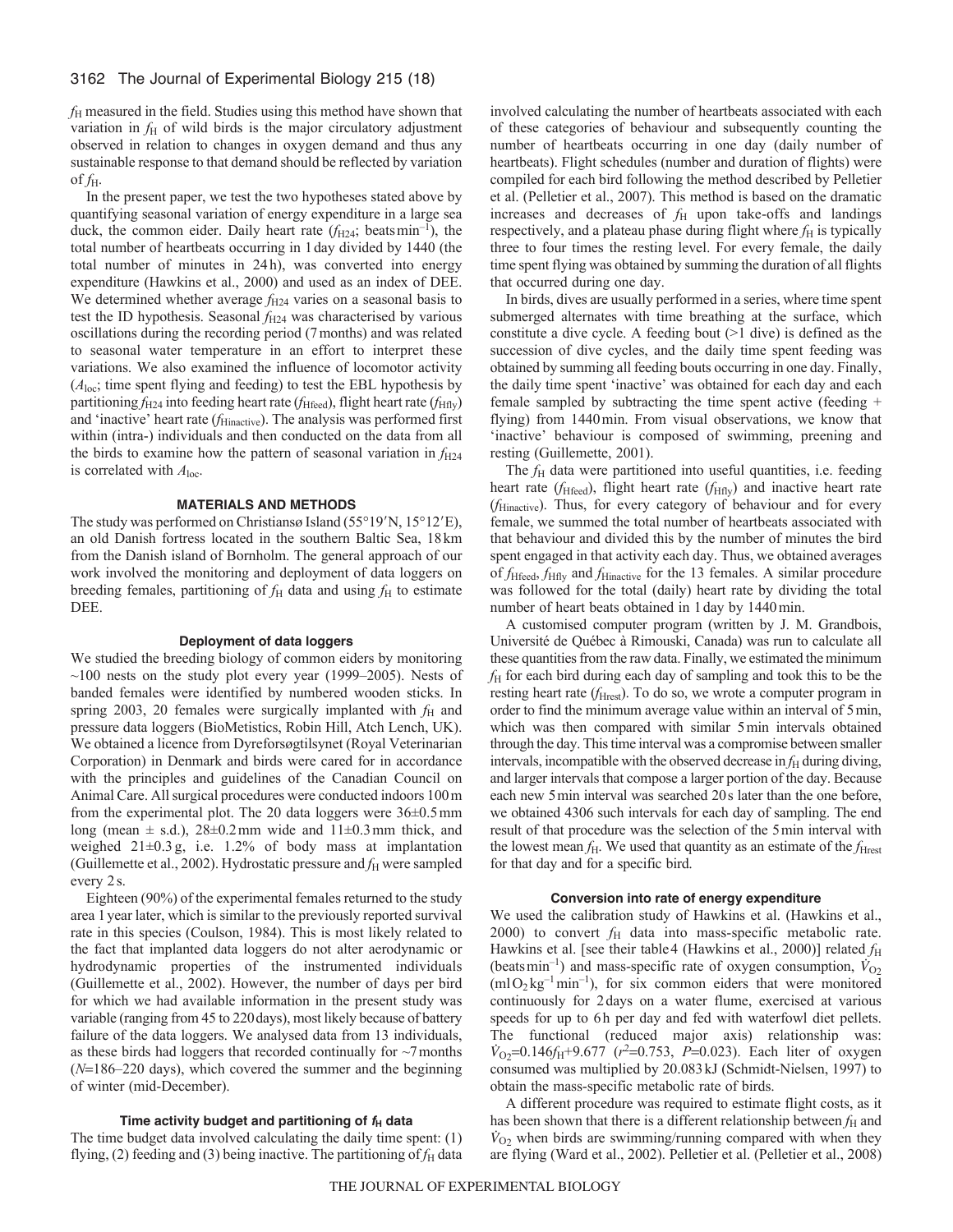used the two physiological models of Bishop (Bishop, 1997) based on heart mass and heart rate, and found that estimates of energy expenditure during flight were similar to estimates generated by allometric and theoretical models. Using the second model of Bishop (Bishop, 1997), Pelletier et al. (Pelletier et al., 2008) estimated massspecific flight costs of flight to be  $79.5 \text{W kg}^{-1}$ , and this estimate was used in the present study. Finally, mass-specific DEE was obtained by summing the metabolic rate of birds while flying, feeding and inactive.

One potential difficulty when converting  $f<sub>H</sub>$  into estimates of DEE for migratory birds is that they show labile body and organ mass during the annual cycle (Biebach, 1998; Piersma, 1998; McWilliams and Karasov, 2001). This is because changes in organ mass and body composition may alter the relationship between  $f_H$  and  $\dot{V}_{O2}$ and thus affect estimates of energy expenditure. This may well be the case in our study, as female common eiders recover from incubation fast and prepare themselves for migration, wing and body moult, and the onset of winter. Thus, an implicit assumption of the heart rate method is that heart mass is an isometric function of body mass. Variation in heart mass is a determinant of the cardiac stroke volume: for a given rate of oxygen uptake and oxygen extraction, *f*<sup>H</sup> varies inversely with stroke volume (see Butler et al., 2004). Violation of that assumption would potentially confound our results regarding DEE. At the interspecific level, Bishop (Bishop, 1997) computed a reduced major-axis regression from 228 species of birds and found that heart mass scales with body mass with a slope of  $0.93\pm0.02$  [mean  $\pm$  95% confidence intervals (CI)], which is only slightly shallower than the theoretical (isometric) slope of 1. Guillemette et al. (Guillemette et al., 2007) collected female common eiders during winter and post-hatching phases and found that they varied greatly in terms of body mass (1191–2002g) and heart mass (12.1–19.8g). A reduced major-axis regression on these log-transformed data resulted in a slope of 1.03 (intercept=-2.12,  $N=17$ ,  $r^2=0.61$ ). These results indicate that variation in body mass is tracked by a similar variation in heart mass, suggesting that although there is some small variability in the relationship between heart mass and body mass, it is reasonable to assume that the relative stroke volume remains constant during the present study period. However, only measurements at that intra-individual level would properly test the assumption that heart mass variation tracks body mass variation.

Perhaps the best calibration study performed so far between  $f<sub>H</sub>$ and  $\dot{V}_{O_2}$  on a migratory bird is that by Portugal et al. (Portugal et al., 2009). These authors found that five out of the six relationships between  $f_H$  and  $\dot{V}_{O_2}$ , derived from various sampling periods throughout the year, did not differ significantly despite significant changes in body mass and body composition (Portugal et al., 2007). This indicates that the heart rate method is robust in relation to most of the seasonal variation of body condition. It suggests also that the single calibration study (Hawkins et al., 2000) used in the present paper to covert  $f_{\rm H}$  into  $\dot{V}_{\rm O2}$  and then into energy expenditure of common eiders may be valid when comparing seasons within the whole study period (208days on average). However, Portugal et al. (Portugal et al., 2009) found that the calibration curve derived from captive barnacle geese was different from that for wild geese, indicating that for a similar  $\dot{V}_{O2}$ ,  $f_H$  is lower for wild individuals. This suggests that our study may underestimate the actual value of energy expenditure. Therefore, our results are presented as a twostep process. In the first step, a minimum number of assumptions are made to test the effect of locomotion activity and water temperature on  $f_H$ . In the second step, estimates of DEE are made for the minima and maxima  $f<sub>H</sub>$  observed during the period of recording (7months), giving an umbrella of values that can be compared with values from other studies.

#### **Water temperature**

The females nesting on Christiansø Island have been ringed for several years (Lyngs, 2000), and from this information we know that most females move from east to west during moult migration, mostly toward the eastern part of the Baltic and the southern part of the Kategat, and some individuals into the Wadden Sea. Using this information together with the time spent flying and flight speed, we were able to position every female in this study into a spatial polygon. For each female in the Baltic, the surface water temperature was obtained from a monitoring programme (Finnish Institute of Marine Research) along the route of the ferry Finnpartner (Travemünde–Helsinki). In the Wadden Sea, similar information was obtained from the marine station of Oldenburg University (http://las.physik.uni-oldenburg.de/landstation/). Although this approach is coarse, it has the advantage of being robust when the increases and decreases in water temperature of these three regions are compared. Thus, for each day of recording, the water temperature was averaged across females.

#### **Data analysis**

We performed average and individual analyses of the data collected.

#### Individual level

One salient feature of the  $f_H$  data presented here is that they were recorded almost continuously, every 2s, for a long period of time (208days). We thus compute the Pearson correlation coefficient between two quantities for each individual separately (Table1). We then calculated the average intra-individual correlation coefficients for which we calculate confidence intervals using the bootstrap method using 10,000 re-samplings (Lunneborg, 2000). Inspection of the sampling distribution resulting from that procedure demonstrated that the distribution was symmetric. Thus, we were able to use the Student's *t* version of the bootstrap (Lunneborg, 2000). When this interval excludes zero, we declared the average correlation coefficient to be significantly different from zero at the 95% level.

#### Average level

When averaged over the 13 experimental females,  $f_{H24}$  varies greatly on a seasonal basis with steady increases and decreases. Thus, the data points are obviously not independent from each other (Fig.1A). This is an important point, as any positive autocorrelation will inflate the *P*-value of any statistical tests. By implication, positive autocorrelation reduces the effective sample size (Guillemette et al., 2004). We argue that this characteristic of the data does not interfere with the analysis proposed here. Clifford et al. (Clifford et al., 1989) and Dutilleul (Dutilleul, 1993) suggest independently a method to adjust the sample size in relation to the level of autocorrelation observed in serial data. When performing a statistical test (e.g. a correlation), we correct  $N_{\text{sample}}$  into  $N'$  by adjusting the observed *P*-value to its real (unbiased) value. Numerical simulations using artificial data with known autoregressive structures confirm that this method is valid (Dale and Fortin, 2002).

One important point in the application of this method, however, is that all autocorrelation lags must be included in the calculation of the effective sample sizes, even if the individual values do not seem to be significant. If this is not done, an error in the correction factor may arise because negative autocorrelations require deflation rather than inflation (Dutilleul, 1993; Dale and Fortin, 2002). Given that the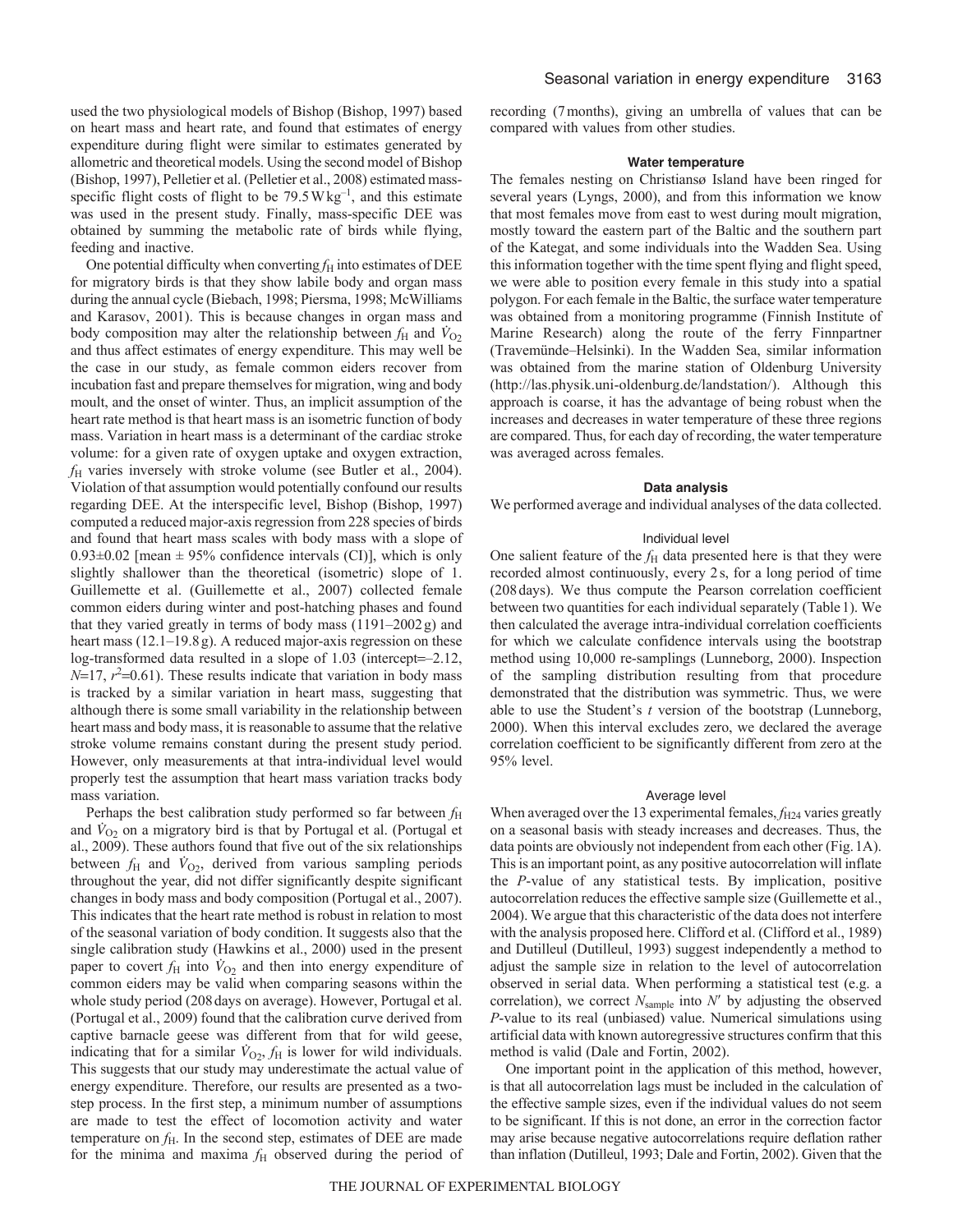## 3164 The Journal of Experimental Biology 215 (18)

Table 1. Pearson correlation coefficients (*r*) and coefficients of determination ( $R^2$ ) between various combinations of daily heart rate ( $f_{H24}$ ), resting heart rate (*f*<sub>Hrest</sub>), inactive heart rate (*f*<sub>Hinactive</sub>) and locomotion activity (*A*<sub>loc</sub>) at the intra-individual level for 13 female common eiders

| Individual ID   | $f_{H24} - f_{Hrest}$ |       | $f_{H24} - f_{\text{Hinactive}}$ |       | $f_{H24} - A_{loc}$ |       | $t_{\text{Hinactive}} - A_{\text{loc}}$ |       |
|-----------------|-----------------------|-------|----------------------------------|-------|---------------------|-------|-----------------------------------------|-------|
|                 |                       | $R^2$ |                                  | $R^2$ |                     | $R^2$ |                                         | $R^2$ |
| <b>WB</b>       | 0.856                 | 0.733 | 0.917                            | 0.841 | $-0.293$            | 0.086 | $-0.614$                                | 0.377 |
| <b>BR</b>       | 0.799                 | 0.638 | 0.985                            | 0.970 | 0.096               | 0.009 | 0.282                                   | 0.080 |
| OO              | 0.694                 | 0.482 | 0.990                            | 0.979 | 0.229               | 0.052 | $-0.050$                                | 0.003 |
| <b>OR</b>       | 0.808                 | 0.653 | 0.942                            | 0.888 | $-0.068$            | 0.005 | $-0.278$                                | 0.077 |
| OY              | 0.500                 | 0.249 | 0.951                            | 0.905 | 0.092               | 0.008 | $-0.177$                                | 0.031 |
| <b>YR</b>       | 0.649                 | 0.421 | 0.831                            | 0.691 | 0.253               | 0.064 | $-0.206$                                | 0.042 |
| YW              | 0.875                 | 0.765 | 0.960                            | 0.921 | $-0.014$            | 0.000 | $-0.391$                                | 0.153 |
| YY              | 0.574                 | 0.329 | 0.770                            | 0.592 | 0.591               | 0.349 | $-0.007$                                | 0.000 |
| <b>RW</b>       | 0.868                 | 0.754 | 0.936                            | 0.875 | 0.156               | 0.024 | $-0.156$                                | 0.024 |
| <b>WO</b>       | 0.403                 | 0.162 | 0.935                            | 0.874 | 0.462               | 0.213 | 0.166                                   | 0.028 |
| YB              | 0.342                 | 0.117 | 0.960                            | 0.921 | $-0.004$            | 0.000 | $-0.230$                                | 0.053 |
| <b>RR</b>       | 0.733                 | 0.537 | 0.943                            | 0.889 | 0.047               | 0.002 | $-0.155$                                | 0.024 |
| <b>RB</b>       | 0.466                 | 0.217 | 0.937                            | 0.879 | 0.175               | 0.031 | $-0.128$                                | 0.016 |
| Mean $\pm$ s.d. | $0.659 \pm 0.186$     | 0.466 | $0.927 \pm 0.061$                | 0.863 | $0.132 + 0.227$     | 0.065 | $-0.150+0.227$                          | 0.070 |
| <b>CI</b>       | 0.108                 |       | 0.036                            |       | 0.132               |       | 0.133                                   |       |
| $Cl +$          | 0.767                 |       | 0.963                            |       | 0.264               |       | $-0.017$                                |       |
| $Cl-$           | 0.551                 |       | 0.891                            |       | 0.000               |       | $-0.282$                                |       |

Intra-individual correlation coefficients were averaged, for which we calculated confidence intervals (CI) using the bootstrap method. When this interval excludes zero, we declared the average correlation coefficient to be significantly different than zero at the 95% level.

Individual ID is based on colour code.

level of autocorrelation of the data presented here is alternatively positive and negative (Fig.1) with a preponderance of negative values (data not shown), this suggests that our sample size should be increased, not decreased. Nevertheless, we used the original number of days recorded in our analysis ( $N=208$ ) as a conservative estimate of the *P*-value derived from our correlation analysis.

The EBL hypothesis predicts that  $f_{H24}$  and  $A_{loc}$  are not related and is similar to the statistical null hypothesis of no relationship. However, when we remove all the heartbeats associated with *A*loc from  $f_{H24}$  ( $=f_{\text{Hinactive}}$ ), the EBL hypothesis predicts that  $f_{\text{Hinactive}}$  and *A*loc should be inversely related. We first computed the correlation coefficient for the original data and then chose permutation resamples from the data without replacement in a way that is consistent with the null hypothesis of no relationship. We then constructed the permutation distribution of the statistic from its values in 10,000 re-samples (the permutation approach is distribution free). Finally, we found the *P*-value by locating the original statistic on the permutation (Lunneborg, 2000).

When averaged across individuals,  $f_{H24}$  varies greatly on a seasonal basis with various oscillations (Fig.1A). We used that characteristic of the data to perform our analysis and test whether the various decreases or increases of  $f_{H24}$  occurring during the annual cycle were different from zero. For each individual, we averaged *f*H24 for a 5day period (lows and highs indicated in Fig.1A) that we subtracted from the average obtained during the preceding 5day period to obtain a difference  $(\Delta)$  that estimates the rate of change of *f*H24. By repeating this over all 13 individuals sampled, we obtained the average rate of change for which we calculated 95% CIs using the bootstrap method and 10,000 re-samplings, as described above. The statistical significance was set at  $P=0.05$ . Resampling Stats v.2 (www.resample.com) was used for statistical analyses. Values are means  $\pm$  s.d. unless otherwise stated.

## **RESULTS**

#### $f_H$  and DEE

One obvious feature of the curve depicted in Fig.1A is the numerous oscillations in  $f<sub>H</sub>$  that occur during the 7 months of recordings. For

five deltas, the confidence intervals excluded the zero line, which indicates that these increases or decreases in DHR were significantly different from zero (Fig.1B). Thus, this analysis indicates that the  $f_{H24}$  of the instrumented females varied significantly during the 7months of recording.

One frequent concern when converting  $f<sub>H</sub>$  to energy expenditure is how accurate the estimate can be. Given the uncertainties associated with the calibration obtained from captive birds and applied to wild birds (see Materials and methods), we did not want to misrepresent the accuracy of our estimates by interpreting small variations in energy expenditure as being significant. Green (Green, 2011) performed simulations for four species of birds, showing that a variation of  $9-31\%$  in  $f_H$  would most likely result in a real difference in energy expenditure (depending on species, calibration available and sample size). In our study, seasonal and significant increases and decreases in  $f_{H24}$  are associated with 8–39% variation when compared with mean  $f_{H24}$  (Fig. 1). Therefore, the seasonal  $f_{H24}$  minima and maxima of Fig. 1 most probably translate into real variation in energy expenditure (Table2). Average DEE was 955 kJ kg–1 and varied between 885 and 1028 kJ kg–1 during the period of recording (Table 2).

## *f***<sup>H</sup> and locomotion**

These variations in  $f<sub>H</sub>$  were not positively related to level of activity  $(A<sub>loc</sub>)$ , although it varied between 70 and 300 minday<sup>-1</sup> (Fig. 2A). On the contrary, we found a weak, negative correlation  $(r=0.132)$ ,  $P=0.023$ ,  $N=208$ ; Fig. 2A) between  $A<sub>loc</sub>$  (flying + feeding) and  $f<sub>H24</sub>$ . By removing all the activity heartbeats from  $f_{H24}$  (see Materials and methods), we obtained *f*<sub>Hinactive</sub>, which is highly correlated with  $f_{H24}$ ( $r=0.880, P<0.0001, N=208$ , Fig. 1A,C) indicating that the pattern of variation was similar for these two variables. Moreover, there was a strong negative correlation between  $A_{\text{loc}}$  and  $f_{\text{Hinactive}}$ ( $r$ =-0.377,  $P$ <0.0001,  $N$ =208; Fig.2B), indicating that a high level of  $A_{\text{loc}}$  is associated with a decrease of  $f_{\text{Hinactive}}$ .

At the individual level, the correlation between  $f_{H24}$  and  $A_{loc}$  varied greatly and when the coefficient of correlation was averaged across individuals  $(r=0.132)$ , the relationship was positive and marginally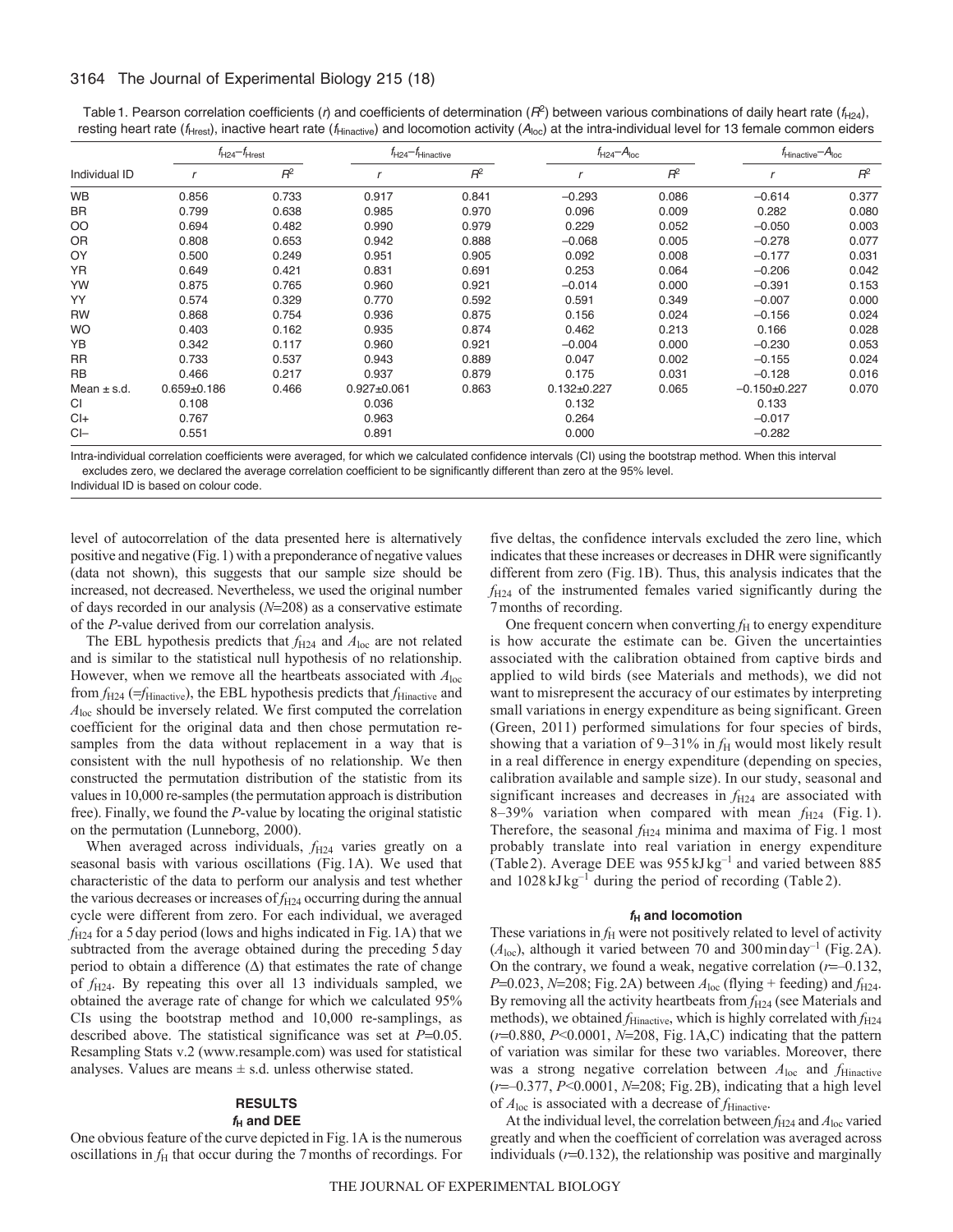

Fig. 1. (A) Mean values of daily heart rate ( $f_{H24}$ ) during 208 days of recording for female common eider ducks (N=13) synchronised in relation to hatching of eggs. Lows and highs are identified by black bars covering 5 days of recording. (B)Average deltas, representing the difference between contiguous  $f_{H24}$  highs and lows, and their respective confidence intervals. When the confidence intervals exclude the zero line, the delta is declared significant at 5% level (see Materials and methods). (C) Mean values of inactive heart rate ( $f_{\text{Hinactive}}$ ) during 208 days of recording.

significant (Table 1). In contrast, a negative and significant relationship emerged between  $f_{\text{Hinactive}}$  and  $A_{\text{loc}}$  ( $r=-0.150$ ).

## *f***<sup>H</sup> and water temperature**

*f*Hrest is the minimum heart rate occurring over a 5min interval during each day for each female (see Materials and methods) and is used here as a proxy for resting metabolic rate. *f*<sub>Hrest</sub> was positively correlated to  $f_{H24}$  within each of the 13 experimental females  $(r=0.342-0.875$ ; Table 1). Thus the amount of intra-individual variability in *f*<sub>H24</sub> explained by *f*<sub>Hrest</sub> ranged from 12 to 75% (Table 1), with an average of 47%. At the average level, the curves depicting  $f_{\text{Hrest}}$  (Fig.3B) and  $f_{\text{H24}}$  (Fig.1A) were also very similar ( $r=0.783$ , *P*<0.0001, *N*=208). This is an interesting result because the heart rate period used to predict  $f_{H24}$  was only 5 min.

Water temperature ranged from 6 to 22°C during the study period, with the coldest period occurring upon the return of the females on the water in spring, and at the onset of winter (Fig.3A). To determine whether the return on the water incurred thermoregulation costs for breeding females, we compared  $f_{\text{Hrest}}$  when on the nest for the last 5days of incubation with *f*Hrest once on the water for a similar time interval.  $f_{\text{Hrest}}$  increased significantly from  $74.2 \pm 14.7$  beats min<sup>-1</sup> when on the nest to  $90.8 \pm 17.2$  beats min<sup>-1</sup> when on the water 5 days after departure, giving a mean difference of  $16.6$  beats min<sup>-1</sup> (bootstrap  $95\%$  CIs=7.6 and 25.7 beats min<sup>-1</sup>). Because the

Table2. Daily energy expenditure (DEE) of female common eiders at various times (lows and highs of Fig.1A) after hatching their eggs estimated from daily heart rate (see Materials and methods), as well as time spent active and water temperature

| Days from<br>hatching | DEE<br>$(kJ kg^{-1})$ | Time spent<br>active <sup>a</sup> (min) | Water<br>temperature <sup>b</sup> ( $^{\circ}$ C) |
|-----------------------|-----------------------|-----------------------------------------|---------------------------------------------------|
| 10                    | 971                   | 117                                     | 7.8                                               |
| 35                    | 922                   | 262                                     | 13.4                                              |
| 50                    | 1003                  | 204                                     | 15.5                                              |
| 85                    | 885                   | 86                                      | 21.3                                              |
| 103                   | 970                   | 104                                     | 20.3                                              |
| 126                   | 923                   | 123                                     | 16.7                                              |
| 143                   | 1028                  | 135                                     | 16.4                                              |
| 162                   | 1000                  | 129                                     | 12.2                                              |
| 169                   | 1022                  | 146                                     | 11                                                |
| 199                   | 903                   | 131                                     | 7.8                                               |

aPearson correlation between DEE and time spent active: 0.091 (*P*>0.05).

confidence intervals of the average difference exclude zero, we conclude that *f*<sub>Hrest</sub> increased significantly when females left the colony for the water.

Contrary to our expectation, neither *f*<sub>Hrest</sub> nor DEE varied negatively with water temperature on a seasonal basis (Fig.3A,B). In fact, there was no significant relationship between these variables and water temperature  $(r=0.276, P>0.05;$  Fig.3C). This suggests that, at the proximate level, there is no effect of variation in water temperature on energy expenditure (Table2).

### **DISCUSSION**

We used the heart rate method to test two hypotheses about the seasonal variation of energy expenditure of a large diving bird, the ID hypothesis (Weathers and Sullivan, 1993) and the EBL hypothesis (Pelletier et al., 2008). The average level of  $f_{H24}$  and DEE of female common eiders varied widely during the annual cycle and we discuss to what extent this variability is related to locomotor activity, water temperature and productive costs.

#### **Energy management strategies**

Given the observed increases and decreases in the level of seasonal *f*H24 and DEE, our study supports the ID hypothesis. Two annual cycle curves published so far for diving birds (Green et al., 2009; White et al., 2011) support the ID hypothesis as the reproductive season is characterised by the highest level of energy expenditure when compared with the rest of the annual cycle. This is most probably related to the increased demands of producing tissues or the extra energy required to feed the chicks, or both. But even outside the reproductive season, these two studies show large seasonal variation in DEE, a situation similar to that in our study (Fig.1). Some obvious factors that may explain these variations in seasonal DEE are water temperature, production costs (e.g. moult) and *A*loc (see below).

However, increases in *A*loc of common eiders did not increase  $f_{\text{H24}}$ . This is despite the fact that  $f_{\text{Hfeed}}$  and  $f_{\text{Hfly}}$  are 50 and 121%, respectively, higher than *f*<sub>Hinactive</sub> (Guillemette et al., 2012). There are two reasons that may explain such a result. The first one is related to the fact that the active period (flying + feeding) represents a small proportion of the day (5–22%), ranging from  $\sim$  70 to 320 min, thus limiting any influence of the activity level on the 24h energy budget. Another reason is related to compensation as predicted by the EBL hypothesis. There are four lines of evidence supporting this hypothesis in our study. First, average  $f_{H24}$  and average  $A_{loc}$  were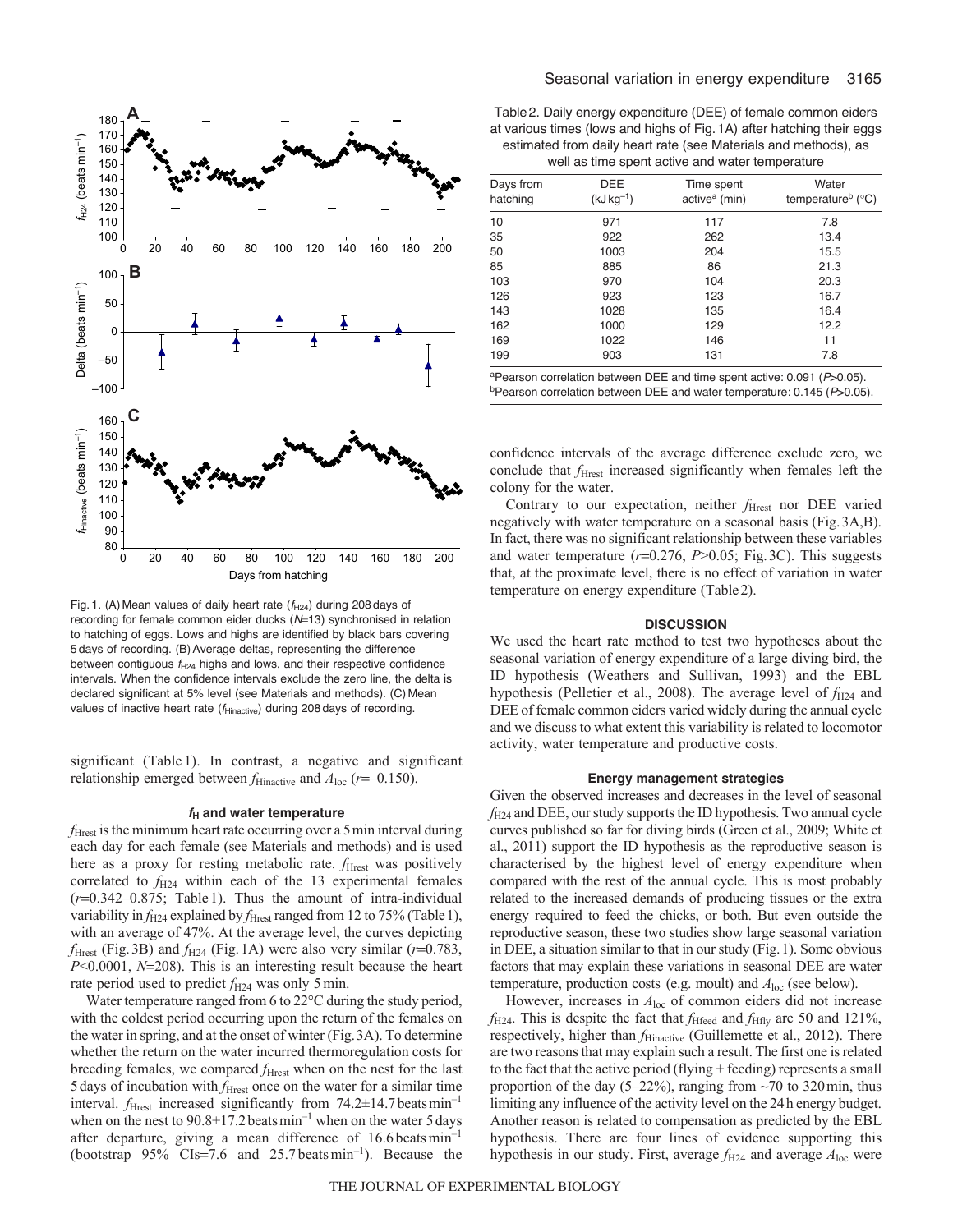

Fig. 2. (A) Mean daily heart rate  $(f_{H24})$  in relation to mean time spent active for 13 female eiders. (B) Mean inactive heart rate ( $f_{\text{Hinactive}}$ ) in relation to mean time spent active for 13 female eiders. The time budget is obtained from continuous recordings of flight and feeding (see Materials and methods) whereas inactive behaviour was obtained by subtracting active time (flying + feeding) from 1440 min (24 h). The significance level of both Pearson correlation coefficients were calculated with a permutation test (see Materials and methods).

not positively correlated, giving a very similar pattern of  $f_{H24}$  and *f*<sub>Hinactive</sub> in relation to time (Fig. 1A,C). Second, average *f*<sub>Hinactive</sub> was inversely and significantly related to average *A*loc, suggesting that a high level of activity is compensated by a lower heart rate when inactive (Fig.2B). Third, an analysis performed at the individual level gives similar results (where  $f<sub>Hinactive</sub>$  is inversely related to  $A<sub>loc</sub>$ ; Table 1). Fourth, in a companion paper, Guillemette et al. (Guillemette et al., 2012) identified the high level of activity observed in the present study (Fig.2) as migration hyperphagia.

In their paper, Guillemette et al. used a before–after and interindividual approach, showing that when fuelling for migration (hyperphagia) these birds compensate for their high level of activity by decreasing time spent flying and *f*<sub>Hinactive</sub> (Guillemette et al., 2012). Similarly, studies with captive birds (Bautista et al., 1998; Deerenberg et al., 1998; Wiersma and Verhulst, 2005) and wild birds (Moreno et al., 1999; Welcker et al., 2010) testing the effect of increasing *A*loc found no evidence of associated increases of DEE. One study (Deerenberg et al., 1998) found that increasing *A*loc elicited physiological compensation (a decrease in resting metabolic rate during the night, whereas another study (Moreno et al., 1999) found that increasing *A*loc had a negative effect on reproductive output.

How do we reconcile our interpretation that both the ID and EBL hypotheses are supported by our data? We suggest here that the two hypotheses are not mutually exclusive and propose that the energy management strategies of eider ducks are a step process. Because behavioural adjustments are energetically cheaper and faster than



Fig. 3. (A) Mean water temperature of the locations of female common eiders (N=13) in the Baltic and Wadden Seas during the recording period. (B) Mean values of resting heart rate ( $f<sub>Hrest</sub>$ ) during 208 days of recording for female common eiders (N=13) synchronised in relation to hatching of eggs. Mean date (arrows) of moult and fall migrations are positioned along the season (days from hatching) together with the occurrence of wing moult (open symbols). (C) Relationship between mean resting heart rate ( $N=13$ ) and mean water temperature shown in Table 2.

physiological adjustments, we might expect a change in behaviour to be the first response to an increase in metabolic demands (Vézina and Salvante, 2010). Visual observations of focal eiders during spring hyperphagia support this view, as the time spent feeding was inversely related to comfort, swimming and resting activities (Guillemette, 2001), which are grouped in the present study under 'inactive' behaviour. Therefore, the various components of the time and energy budget would be inherently related and the reduction of inactive heart rate would be driven by a shift from high-cost (comfort) to low-cost behaviour [resting; see supplementary information in Pelletier et al. (Pelletier et al., 2007)]. Then, physiological compensation, such as reductions in body temperature (Butler and Woakes, 2001; Wojciechowski and Pinshow, 2009), body mass and body organs (Biebach, 1998; Piersma, 1998; McWilliams and Karasov, 2001), would arise to decrease further energy expenditure. However, such compensation to reduce energy expenditure might not be sufficient to buffer completely the seasonal variation in DEE.

### **What are the determinants of seasonal** *f***H?**

*f*Hrest should represent a proxy of maintenance cost in nature (Guillemette et al., 2007). We used this quantity to determine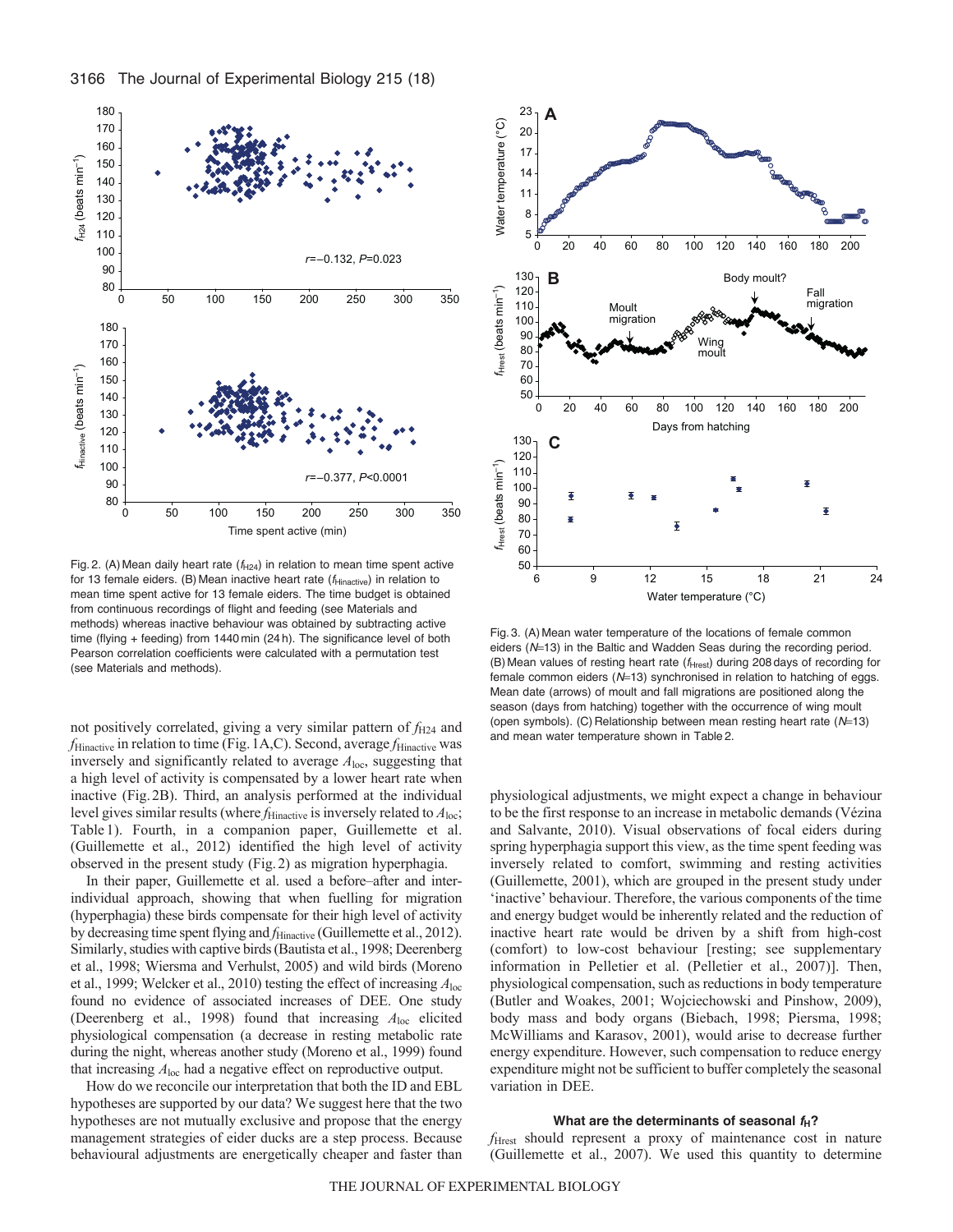whether water temperature could explain the observed seasonal variation of *f*<sub>H</sub>. Although the passage from a terrestrial to an aquatic habitat indicates that cold water caused a significant increase in *f*<sub>Hrest</sub> by 22%, we did not find any evidence at the proximate level that water temperature could have been a determinant of *f*<sub>Hrest</sub> during the rest of year (Fig.3C), when common eiders spend 95–100% of their time on the water (Pelletier et al., 2008). In contrast, at the ultimate level, variations in water temperature may have shaped the timing of moult in this population.

A fascinating aspect of our results is how well synchronised the wing moult was in relation to the warmest waters of the year (Fig.3). Although this apparent synchronicity between water temperature and wing moult might be coincidental, it cannot be concluded that, on an evolutionary scale, that water temperature had no effect on *f*Hrest. Indeed, it suggests that water temperature may have shaped this important phase of the annual cycle of female eiders by determining what would be the best timing to start wing and body moult in this population. Photoperiod is known to be the main trigger of moult in birds (Gwinner, 2003) and water temperature and photoperiod are highly correlated in the study population (M.G., unpublished). Therefore, we suggest that the timing of moult is such to minimise energy expenditure during feather growth and we hypothesise that individuals that initiate moult later when water temperature is decreasing will incur an extra cost in terms of thermoregulation (Jenssen et al., 1989).

Given that neither water temperature nor  $A<sub>loc</sub>$  explain the seasonal variation in  $f_{H24}$  in the present study, the question is: which factors are causing that variation? We suggest that productive processes such as feather growth may explain such variation. Firstly, the highest level of *f*<sub>H24</sub> and *f*<sub>Hrest</sub> coincided with wing moult (Fig. 3). Moult is a costly process as it requires energy to produce the building material of feathers and the tissues responsible for their biosynthesis (Dietz et al., 1992; Brown and Bryant, 1996). The intensity of wing moult is high in synchronous species such as common eiders, meaning that individuals grow many feathers at any one time. Guillemette et al. (Guillemette et al., 2007) estimated the cost of wing moult in this species to be 12% of resting metabolic rate and 9% of DEE. We suggest that the *f*<sub>Hrest</sub> peak arising after wing moult (143days from hatching, Fig.3B) is also caused by feather growth, as available evidence indicates that body moult occurs after wing moult in eider ducks (Guillemette et al., 2007). Secondly,  $f_{H24}$ decreases steadily from peak 4 (Fig.1A) and we hypothesise that such a decrease is caused by a cessation of body moult and the occurrence of a better plumage insulation at the onset of winter. Evidence in support of this is provided by consideration of the lower critical temperature in air for this species, which is 7°C for breeding females compared with 0°C for winter-acclimatised birds (Gabrielsen et al., 1991; Jenssen et al., 1989). Thirdly, we speculate that the increase of *f*<sub>Hrest</sub> (Fig. 3B) that occurred 10 days after hatching is also the result of feather growth. Indeed, incubating females are characterised by a paucity of down feathers on their abdomen when nesting as they use down feathers plucked from their abdomen to line their nest, which also improves the transfer of heat from the body to the eggs when they incubate. However, this lack of down feathers may tend to cause an increase in the cost of thermoregulation when the females go back to the water, and it is expected that females replace these down feathers shortly after the end of nesting. Finally, other changes in production costs may occur during the study period, e.g. those related to the decrease in  $f<sub>H</sub>$  that occurred 35 days after hatching (Fig. 1). Although this feature occurred in all 13 females, there is not any logical explanation for it. Altogether, these data suggest that complex metabolic adjustments occur during posthatching and it is unclear which process would generate the high variation of  $f_{H24}$  observed during this period.

In conclusion, the energetic cost of life varied during the annual cycle of a diving bird, which supports the ID hypothesis. The present study suggests that the energetic costs of locomotion (flying and diving) are buffered by behavioural compensation, which supports the EBL hypothesis. We are thus unable to discriminate between these two hypotheses in the present study, most probably because they are not mutually exclusive. Nevertheless, our results indicate that behavioural compensation and possibly the timing of moult may be used as mechanisms to reduce seasonal variation in energy expenditure.

#### **ACKNOWLEDGEMENTS**

Thanks to Dr Annette Flagstad from Royal Veterinary School of Denmark for performing the surgeries on experimental birds, and Torben Anderson and Ina Jørgensen for lending us a very convenient surgery room. Thanks to Yves Rigou and Peter Lyngs for their indispensable help in the field. Many thanks to Jean-Marc Grandbois, who designed the computer software used in this study, and to David Pelletier, who performed the analysis on flight behaviour.

#### **FUNDING**

This study was performed in collaboration with the National Environmental Research Institute of Denmark and was funded through the Canadian Natural Sciences and Engineering Research Council (NSERC) discovery and equipment grants to M.G.

#### **REFERENCES**

- **Achten, J. and Jeukendrup, A. E.** (2003). Heart rate monitoring: applications and limitations. *Sports Med.* **33**, 517-538.
- **Bacigalupe, L. D. and Bozinovic, F.** (2002). Design, limitations and sustained metabolic rate: lessons from small mammals. *J. Exp. Biol.* **205**, 2963-2970.
- **Bautista, L. M., Tinbergen, J., Wiersma, P. and Kacelnik, A.** (1998). Optimal foraging and beyond: how starlings cope with changes in food availability. *Am. Nat.* **152**, 543-561.
- **Biebach, H.** (1998). Phenotypic organ flexibility in garden warblers *Sylvia borin* during long-distance migration. *J. Avian Biol.* **29**, 529-535.
- **Bishop, C. M.** (1997). Heart mass and the maximum cardiac output of birds and mammals: implications for estimating maximum aerobic power input of flying animals. *Philos. Trans. R. Soc. Lond. B* **352**, 447-456.
- **Brosh, A.** (2007). Heart rate measurements as an index of energy expenditure and energy balance in ruminants: a review. *J. Anim. Sci.* **85**, 1213-1227.
- **Brown, C. R. and Bryant, D. M.** (1996). Energy expenditure during molt in dippers (*Cinclus cinclus*): no evidence of elevated costs. *Physiol. Zool.* **69**, 1036-1056.
- **Butler, P. J. and Woakes, A. J.** (2001). Seasonal hypothermia in a large migrating bird: saving energy for fat deposition? *J. Exp. Biol.* **204**, 1361-1367.
- **Butler, P. J., Green, J. A., Boyd, I. L. and Speakman, J. R.** (2004). Measuring metabolic rate in the field: the pros and cons of the doubly labelled water and heart rate methods. *Funct. Ecol.* **18**, 168-183.
- **Clifford, P., Richardson, S. and Hémon, D.** (1989). Assessing the significance of the correlation between two spatial processes. *Biometrics* **45**, 123-134.
- **Coulson, J. C.** (1984). The population dynamics of the eider duck *Somateria mollissima* and evidence of extensive non-breeding by adult ducks. *Ibis* **126**, 525- 543.
- **Daan, S., Masman, D. and Groenewold, A.** (1990). Avian basal metabolic rates: their association with body composition and energy expenditure in nature. *Am. J. Physiol.* **259**, R333-R340.
- **Dale, M. R. T. and Fortin, M. J.** (2002). Spatial autocorrelation and statistical tests in ecology. *Ecoscience* **9**, 162-167.
- **Deerenberg, C., Overkamp, G. J. F., Visser, G. H. and Daan, S.** (1998). Compensation in resting metabolism for experimentally increased activity. *J. Comp. Physiol. B* **168**, 507-512.
- **Dietz, M. W., Daan, S. and Masman, D.** (1992). Energy requirements for molt in the kestrel *Falco tinnunculus*. *Physiol. Zool.* **65**, 1217-1235.
- **Dutilleul, P.** (1993). Spatial heterogeneity and the design of ecological field experiments. *Ecology* **74**, 1646-1658.
- **Gabrielsen, G. W., Mehlum, F., Karlsen, H. E., Andersen, O. and Parker, H.** (1991). Energy cost during incubation and thermoregulation in the female common eider *Somateria mollissima*. *Norsk. Polar. Skr.* **195**, 51-62.
- **Green, J. A.** (2011). The heart rate method for estimating metabolic rate: review and recommendations. *Comp. Biochem. Physiol.* **158A**, 287-304.
- **Green, J. A., Boyd, I. L., Woakes, A. J., Warren, N. L. and Butler, P. J.** (2009). Evaluating the prudence of parents: daily energy expenditure throughout the annual
- cycle of a free-ranging bird. *J. Avian Biol.* **40**, 529-538. **Guillemette, M.** (2001). Foraging before spring migration and before breeding in common eiders: does hyperphagia occur? *Condor* **103**, 633-638.
- **Guillemette, M., Woakes, A. J., Flagstad, A. and Butler, P. J.** (2002). Effects of data-loggers implanted for a full year in female Common Eiders. *Condor* **104**, 448- 452.